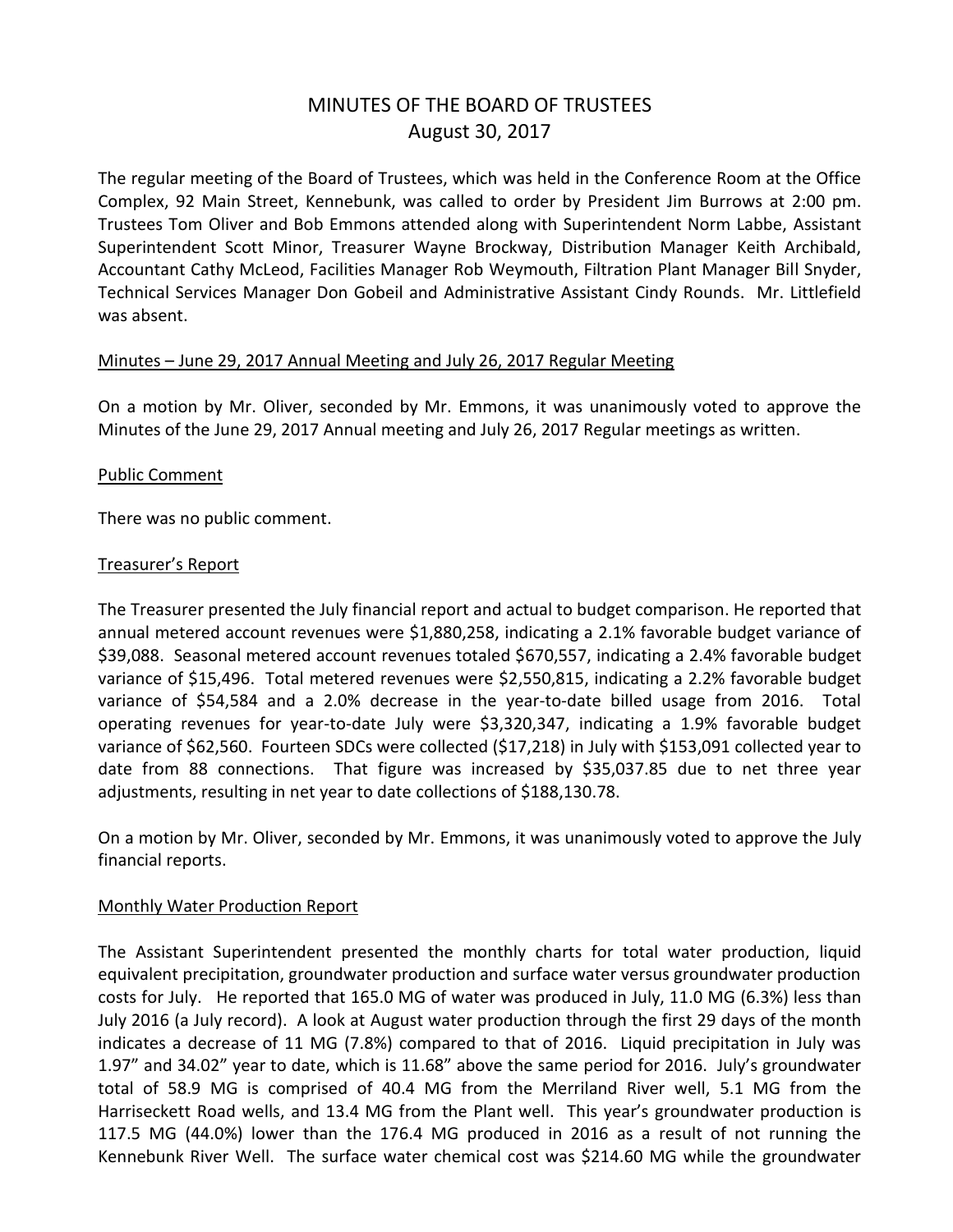chemical cost was \$74.72 MG for July. The year to date blended chemical cost was \$169.86 MG, up from \$132.48 in 2016, with the increase attributed to the decrease in groundwater production.

#### AMI Meters

The Treasurer reported that a total of 3,006 AMI meters (22% of all District metered accounts) have been installed to date, including 414 so far in August. This installation rate will hopefully continue until seasonal turn offs begin in October.

As a result of the accelerated rate of AMI installations, the Superintendent noted that at the next meeting he plans to request a 2017 Capital Budget modification of approximately \$250,000 for the AMI program.

# Biddeford Pool Tank Structural Modifications

The Superintendent described the progress of the work being undertaken to improve the tank's structural integrity. The Facilities Manager outlined some logistical setbacks that have caused unexpected delays during the wind rod installations. The Superintendent reported that he has been contacted by a fourth (T Mobile) of the five carriers on the tank, expressing their interest to contribute toward the cost in order to upgrade their tank-mounted equipment.

# Kennebunk River Well

The Superintendent reported that results of the third pilot test (for the removal of PFCs) being undertaken by Evoqua Water Technologies showed that some PFCs are getting through the filters, as a likely result of the filter media depth being too shallow. A re-starting of the pilot test is now being planned, with an increase in the depth of the filter media. He elaborated on the measures that are being taken at former Pease AF Base in Portsmouth NH to resolve the PFC water contamination issue and the federal assistance that will fund its remediation.

# Main Relocation -- Woodhaven Drive, Kennebunk

The Technical Services Manager updated the Board on this previously reported project to lower the existing 10-inch water main to facilitate the new drainage system designed for Woodhaven Drive being installed by the Town. The project was done at the Town's expense and was completed within a day.

# Lagoon Drainage Project

The Assistant Superintendent briefly outlined the scope of this project and reported on the progress that has been made. He anticipates the project will be completed by the end of September.

# West Kennebunk Booster Station Relocation

The Superintendent reported that since the last meeting, the District obtained an easement from RSU 21 to locate the booster on the high school property. The Assistant Superintendent is designing the interior piping of the facility and the outside architectural design is being undertaken by RSU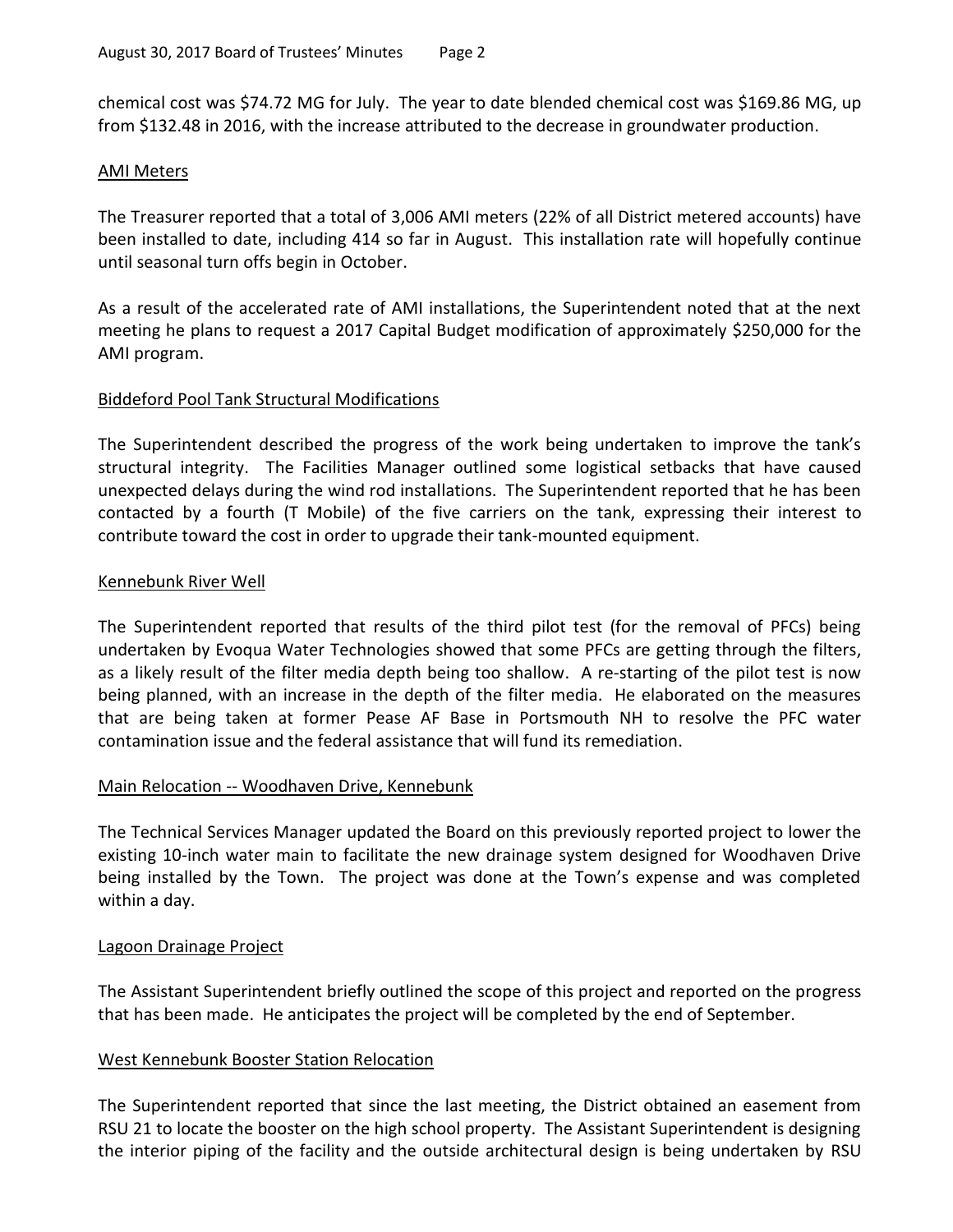21's consultant. He anticipates that construction will commence soon in order to have the structure weather-tight before winter.

#### Lead and Copper Testing Results

The Superintendent reported that, as a result of our recent change to chloramination for disinfection, the number of federally-required lead and copper test sites was increased from 30 to 60. He was pleased to report that the results were the lowest he has ever seen, with the vast majority of the samples having non-detect results, and with the highest result being one-third of the EPA established action level. The next round of testing will take place in six months. If those results are equally comparable, the lead and copper testing requirement will likely be reduced to 30 test sites and be conducted every three years thereafter. The Superintendent complimented Plant staff on their diligent monitoring and control of the chlorination process, which is more difficult than utilizing only free chlorine for disinfection.

On a motion by Mr. Oliver, seconded by Mr. Emmons, the Superintendent was directed to send a letter of thanks on behalf of the Board to the Plant staff for their diligence, which resulted in the highly successful round of lead and copper testing.

# Distribution Storage Facility

The Assistant Superintendent reported that he met with the Planning Board on the application for this project that did not qualify for a special exemption as an essential utility service. He briefly outlined some requirements requested by the Planning Board, including delineation of the wetlands, that will be mapped prior to scheduling the site walk. Following the site walk, the Planning Board requires another public hearing prior to granting approval. Approval for this project is anticipated in early October.

# Purchased Water Update

The Superintendent reported that during August, the District purchased 2 MG from Biddeford/Saco Water as compared to the approximately 160 MG of water produced by the District. He explained that with the Kennebunk River well being shut down (which had operated 24 hours per day), in order to maintain water system pressure there is a need to meet the seasonal early morning water demands from sprinkler systems during the time the Plant is shut down, between midnight and 4:00 am. He anticipates that the District will continue purchasing some water until the end of the summer demand season.

# System Development Charge (SDC) Modifications

The Superintendent outlined the outcome of the Initial Case Conference that he participated in earlier in the day (via phone) with the PUC. He reported that the PUC's delay in acting on this modification was due to the PUC wanting to make sure that any potential intervenors were given the opportunity to comment on the District's request to eliminate the three-year adjustments. The only intervenor to come forward was the Public Advocate's Office (as standard procedure). A twoweek deadline was established to request data from the District, with two additional weeks for the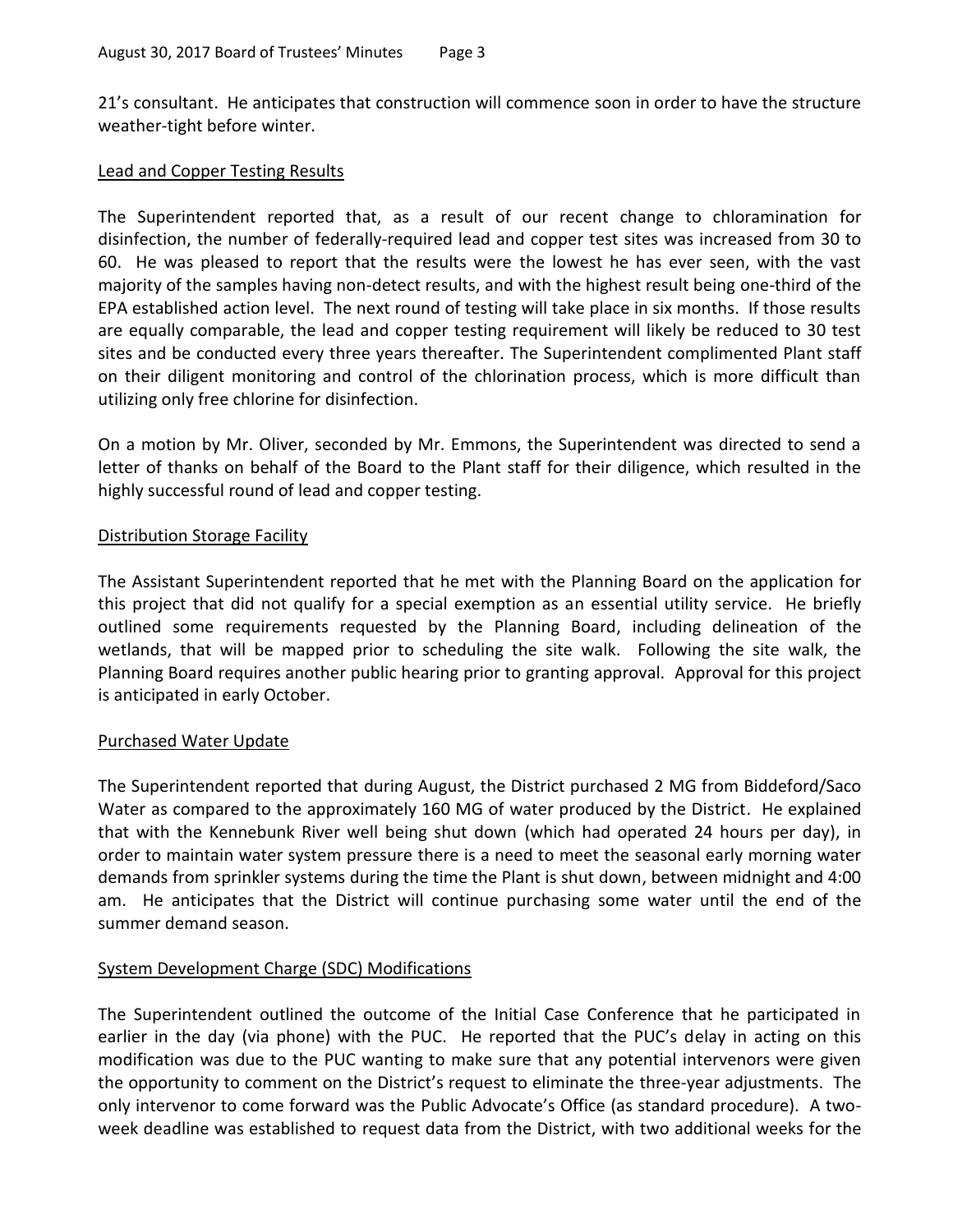District to respond. On October  $4<sup>th</sup>$ , a technical conference (and possibly a final settlement conference) is scheduled to be held in Augusta.

#### Potential Water Supply to Alfred

The Superintendent reported that Sanford Water District recently declined a request from the developer of Keywood Manor mobile home park in Alfred to supply water for the park in their plan to expand. As a result, the developer will soon be meeting with contractors and will decide whether to redevelop a well field and add treatment or formally request water service from our District. The Superintendent outlined several scenarios and potential approval processes (with the PUC and affected towns) that would likely need to be addressed prior to the District's approval of providing water to the project. He asked for the Board's consensus to meet with the affected parties and towns in furtherance of the concept of serving the project. After a brief discussion, there was no objection to the Superintendent meeting with affected parties and towns as discussed.

#### Main Extension —New Biddeford Road/Binnacle Hill Subdivision, Kennebunkport

Connecting to the end of the existing 12-inch main along New Biddeford Road in Kennebunkport at a point approximately 925 feet northwesterly of the intersection of New Biddeford Road and Kings Highway, install approximately 520 feet of 12-inch main northwesterly along New Biddeford Road ending approximately 25 feet northwesterly of the intersection of New Biddeford Road and Binnacle Lane. THENCE connecting to the proposed 12-inch main along New Biddeford Road at the intersection of New Biddeford Road and Binnacle Lane, install approximately 1,070 feet of 8-inch water main northerly along Binnacle Lane to a cul-de-sac; THENCE, continuing westerly along Binnacle Lane approximately 95 feet to a point.

Reference is made to Sheets No. 4, 5 & 6 of a set of plans entitled; BINNACLE HILL SUBDIVISION – New Biddeford Road – Kennebunkport, Maine, prepared by Sebago Technics, Inc, dated 08-07-2017

The applicant, Binnacle Hill Development, LLC, will be required to deposit \$5,280, plus furnish *all* trench, *all* material and *all* labor to complete the installation in accordance with Water District specifications.

On a motion by Mr. Oliver, seconded by Mr. Emmons, it was unanimously voted to accept this main extension as presented.

# Main Extension - Flagship Circle, Kennebunk

Connecting to the existing 8-inch main along Ross Road in Kennebunk at a point approximately 520 feet southeasterly of the intersection of Ross Road and Emmons Road, install approximately 525 feet of 8-inch main northeasterly along Flagship Circle ending at a cul-de-sac.

Reference is made to Sheets No. 2 of entitled; GRADING, UTILITY AND PLANTING PLAN – LEB SUBDIVISION – ROSS ROAD, KENNEBUNK, ME - prepared by Attar Engineering, Inc, last revised 05- 23-2017.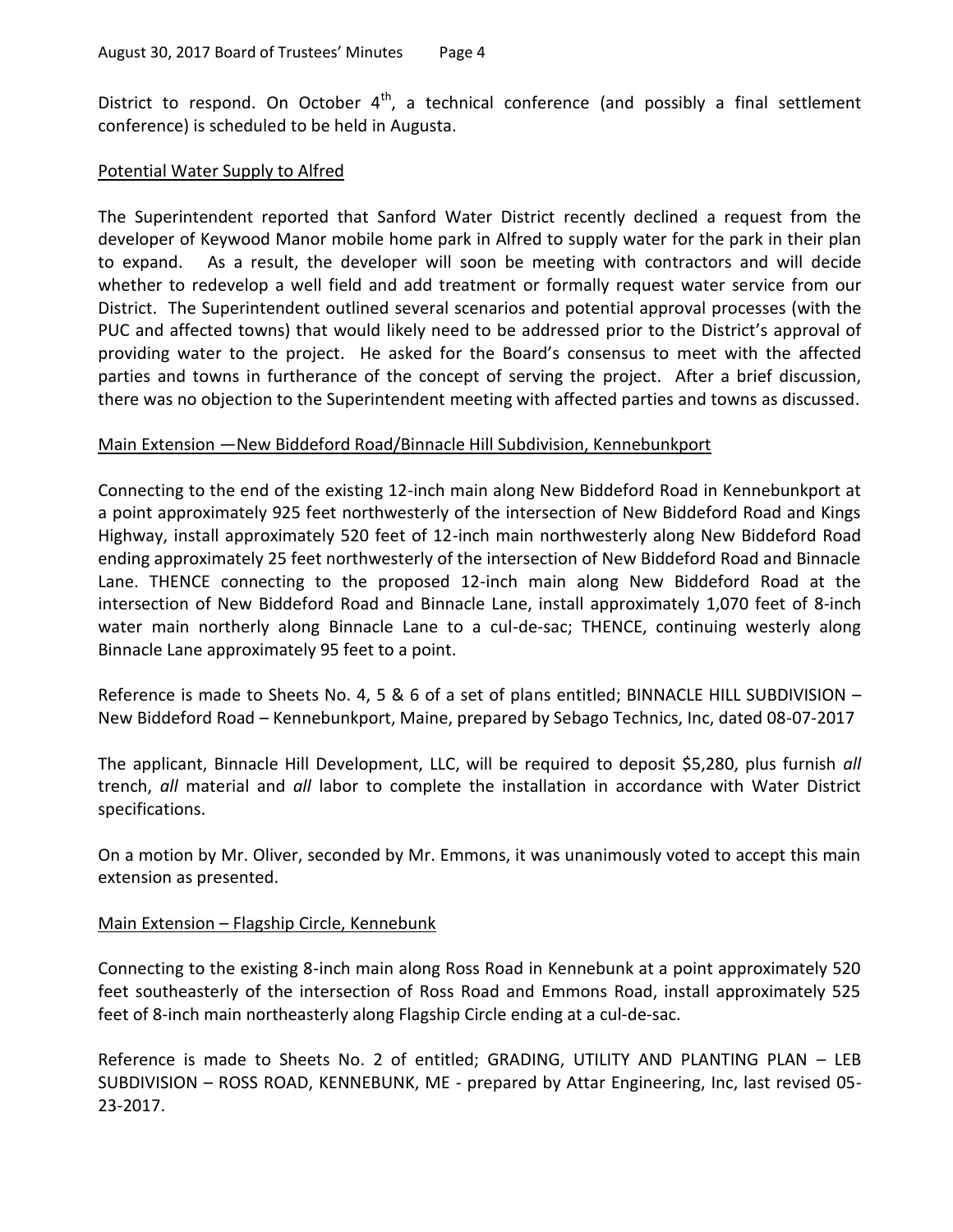The applicant, LEB, LLC, will be required to deposit \$2,640, plus furnish *all* trench, *all* material and *all* labor to complete the installation in accordance with Water District specifications.

On a motion by Mr. Oliver, seconded by Mr. Emmons, it was unanimously voted to accept this main extension as presented.

# Other Business

- Employee Appreciation Luncheon The Superintendent noted that this annual event will be held at the Pipeyard Building on Friday, September  $22^{nd}$  at 11:30. Invitations with meal requests will be sent out by next week.
- Silent Auction Generator Bid The Superintendent explained that the prior silent auction for this propane generator that was acquired with the Marsh property purchase (Sanford) did not generate any bids. The request for bids had a \$1,000 reserve. After some research, the bid reserve was reduced to \$400. The new bid submission deadline is tomorrow at noon.
- Wheeler The Assistant Superintendent had expected the delivery of the District's new wheeler in time for the meeting but delays will postpone its arrival until Friday or next Monday. Photos of the truck were distributed.
- Oil fired boiler The Superintendent described a positive turn of events relating to the office building's boiler. As a result of the Facility Manager's industry contacts, when the boiler was installed (about five years ago) it was a brand new high efficiency model, with the District being part of a study to evaluate its performance. Recently, the manufacturer (Biazzi) contacted the Facilities Manager and offered to replace the boiler with an updated version having newer technology, at no cost to the District. Facilities staff will install the new boiler.
- The Superintendent distributed a letter from a customer, in which they objected to the installation of an AMI meter in their home. The Treasurer noted that a file has been compiled with other customers that have objected to the AMI meters.
- Kudos The Superintendent was pleased to share two customer letters. The first one complimented Customer Service Technician Mike Johnston for his 'good work and outstanding performance' during the meter replacement at the writer's home. The second letter complimented the Distribution crew that responded to a leak on Webhannet Drive in Wells. The writers observed and were very impressed by how well the Distribution Manager and the crew worked together as a team and how they were especially patient answering questions and providing updates.

# Next Meeting

The next meeting of the Board of Trustees will be held on Wednesday, September 27, 2017 in the Conference Room at the Office Complex at 92 Main Street, Kennebunk at 2:00 pm.